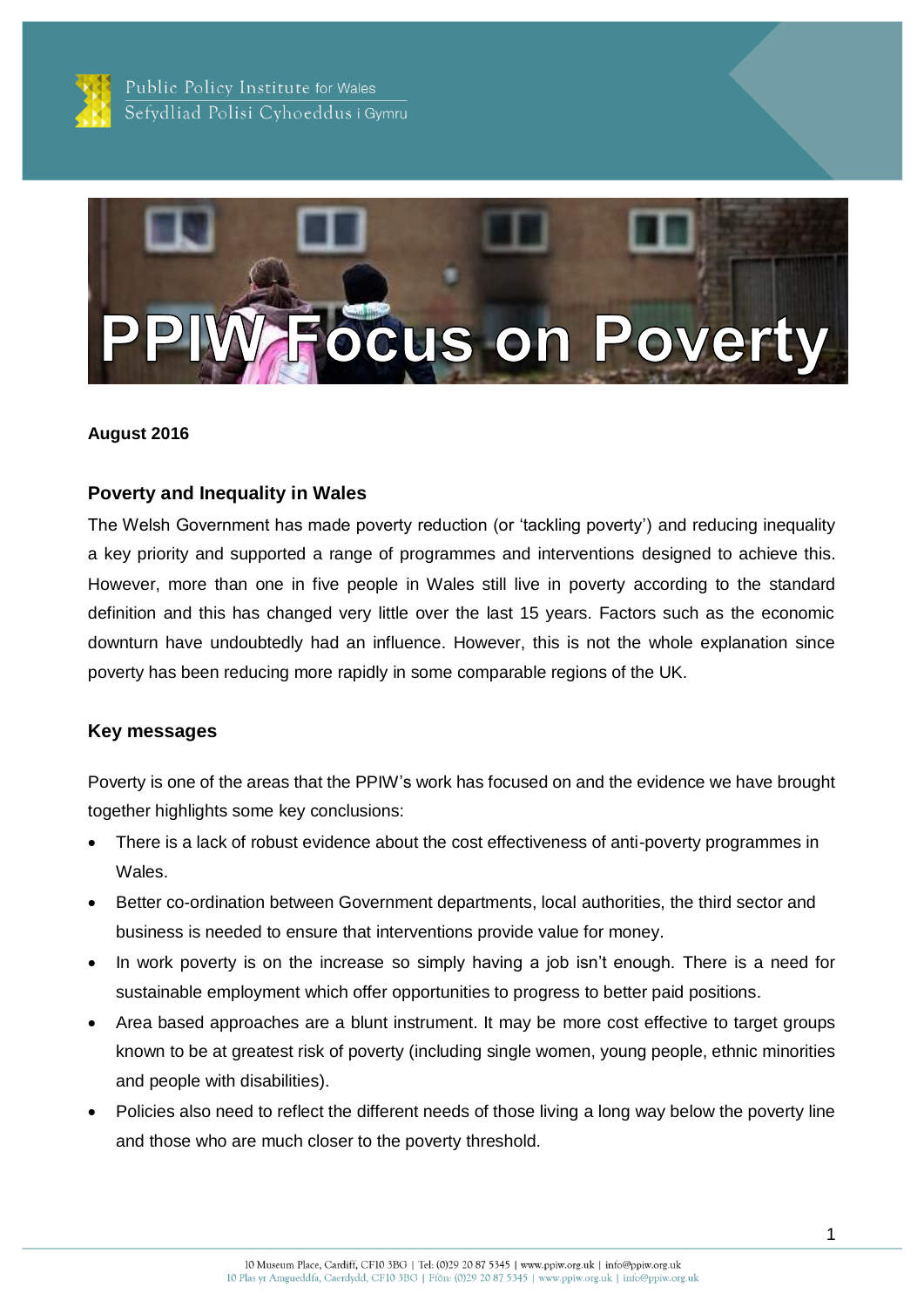

- Health conditions are a significant contributor to long-term worklessness in Wales. Addressing this requires more joined up working with health services, particularly GPs.
- Individuals, households and communities experiencing poverty could be given a bigger say in co-producing policies that improve their wellbeing. Bottom up approaches focused on community assets and aspirations are being trialled in Wales and may offer a way forward.
- Much of the existing data on poverty is at an 'All Wales' level. There is a need for better data at household and individual level to understand the causes of poverty and target resources and interventions more effectively.
- Because poverty and inequality are multi-dimensional we need multi-dimensional measures which reflect access to housing, education, health, political participation, public services and jobs as well as a lack of financial resources.
- We also need dynamic measures which can reflect the way in which individuals and households may cycle in and out of poverty and provide a better understanding of how to support people to escape from the poverty cycle.

These conclusions have emerged from a range of studies and events that we have led. Brief summaries of some of this work are provided below. Further information can be found on the publications pages of our website [\(ppiw.org.uk\)](http://ppiw.org.uk/).

Our work on anti-poverty strategies shows that:

## **[Strategies need effective leadership and a cross-government approach](http://npi.org.uk/files/1614/0049/6859/International_and_historical_antipoverty_strategies_evidence_and_policy_review.pdf)**

We commissioned Tom MacInnes from the New Policy Institute to give direct advice to the Minister from his review into the international evidence on anti-poverty strategies. The evidence showed the importance of strong political commitment with effective leadership and accountability across government. Effective strategies require a joined up approach across health, economy, housing and education, and joint action by local, regional and national governments. This calls for effective communication and clear lines of responsibility and accountability. It is also vital to link any antipoverty strategy with economic development. New anti-poverty institutions, engaging external stakeholders and effective monitoring and evaluation tools are also important.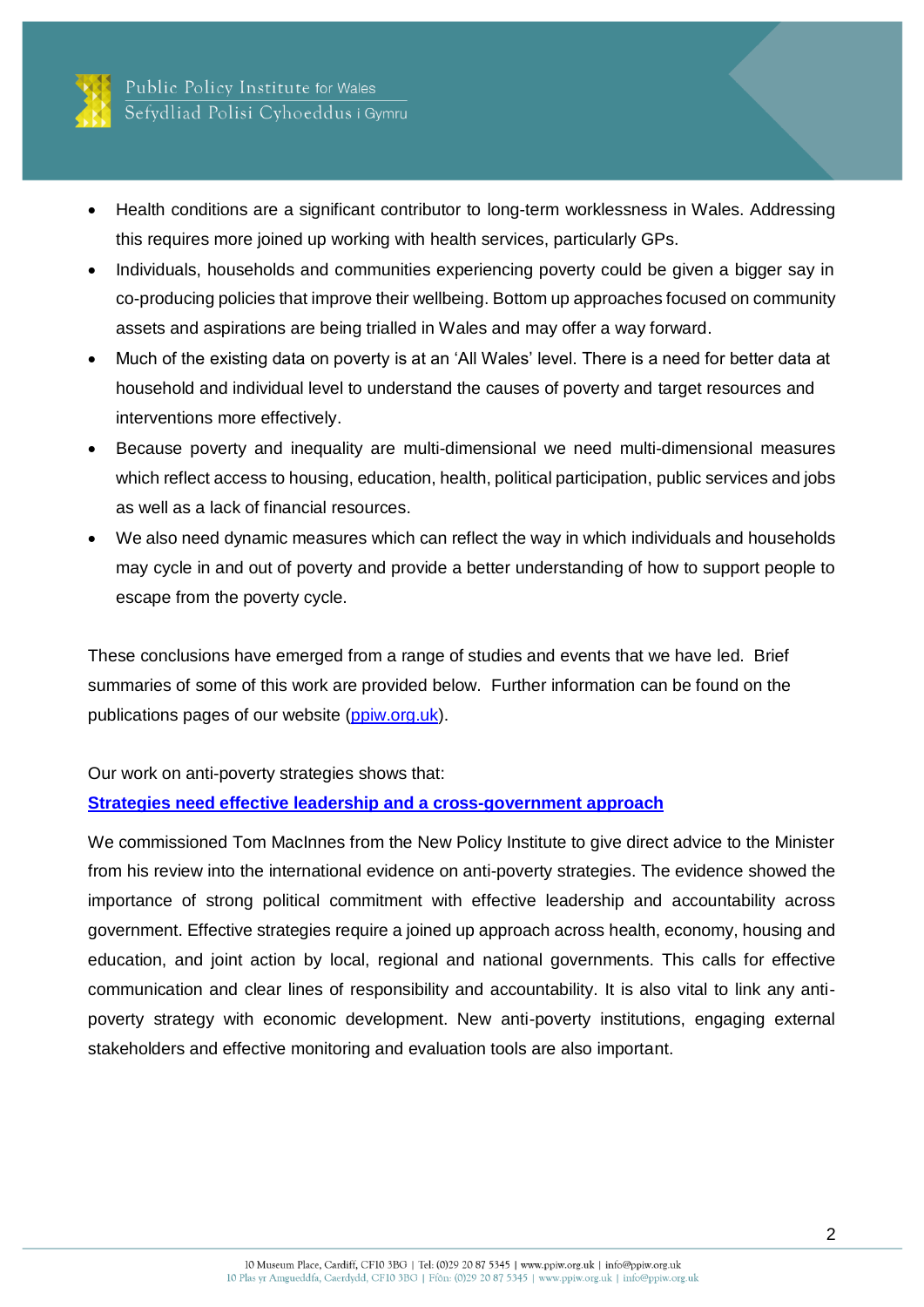

PPIW reports on debt and indebtedness show that:

#### **[Indebtedness is a significant issue in Wales, particularly for those on low incomes](http://ppiw.org.uk/files/2014/01/Indebtedness-in-Wales1.pdf)**

There is a high level of indebtedness in Wales. It affects nearly half a million people and is particularly prevalent in the central and eastern valleys of Rhondda Cynon Taf, Merthyr Tydfil, Caerphilly and Blaenau Gwent. Indebtedness is strongly associated with socio-economic disadvantage. Low incomes do not cause indebtedness directly but they greatly increase people's financial vulnerability. Financial exclusion makes it more difficult to manage on a low income which contributes to the risk that individuals and households will become indebted.

## **[Alternatives to high interest credit](http://youngfoundation.org/wp-content/uploads/2016/05/Summary-Report-VFinal3.pdf)**

Our work with the Young Foundation produced the report 'Credit Where's Credit's Due', which provides an in depth analysis of the reasons why people in Wales access high interest loans and examines alternative sources of credit. The study found that many households routinely use high interest credit and that in parts of Wales it is seen as the 'norm'. Young families with children are the largest users of high interest credit (with very little distinction in terms of employment status) and many users rely on high interest loans to get them through particularly expensive times of year (for example Christmas) and crises (for example if welfare payments are delayed or they lose their job). However many households routinely use it for everyday living costs and in parts of Wales this is seen as the 'norm'.

Our work on early years shows that:

# **[Early intervention programmes are likely to have long term benefits but unevenly and over](http://ppiw.org.uk/files/2014/10/PPIW-Report-Quantifying-the-benefits-of-early-intervention.pdf)  [varying timescales](http://ppiw.org.uk/files/2014/10/PPIW-Report-Quantifying-the-benefits-of-early-intervention.pdf)**

We produced a report with the Early Intervention Foundation which concluded that Wales provides a model of what can be achieved by a devolved administration in early intervention which English regions and others might want to emulate. Existing evidence suggests that initiatives like Flying Start and Families First, will have substantial long term benefits, though their outcomes will vary between localities, depending on the quality of implementation and effectiveness and continuity of the wider system of support for children and families. There will be lags between investment in early intervention and the realisation of its full benefits and the costs and benefits will accrue to diverse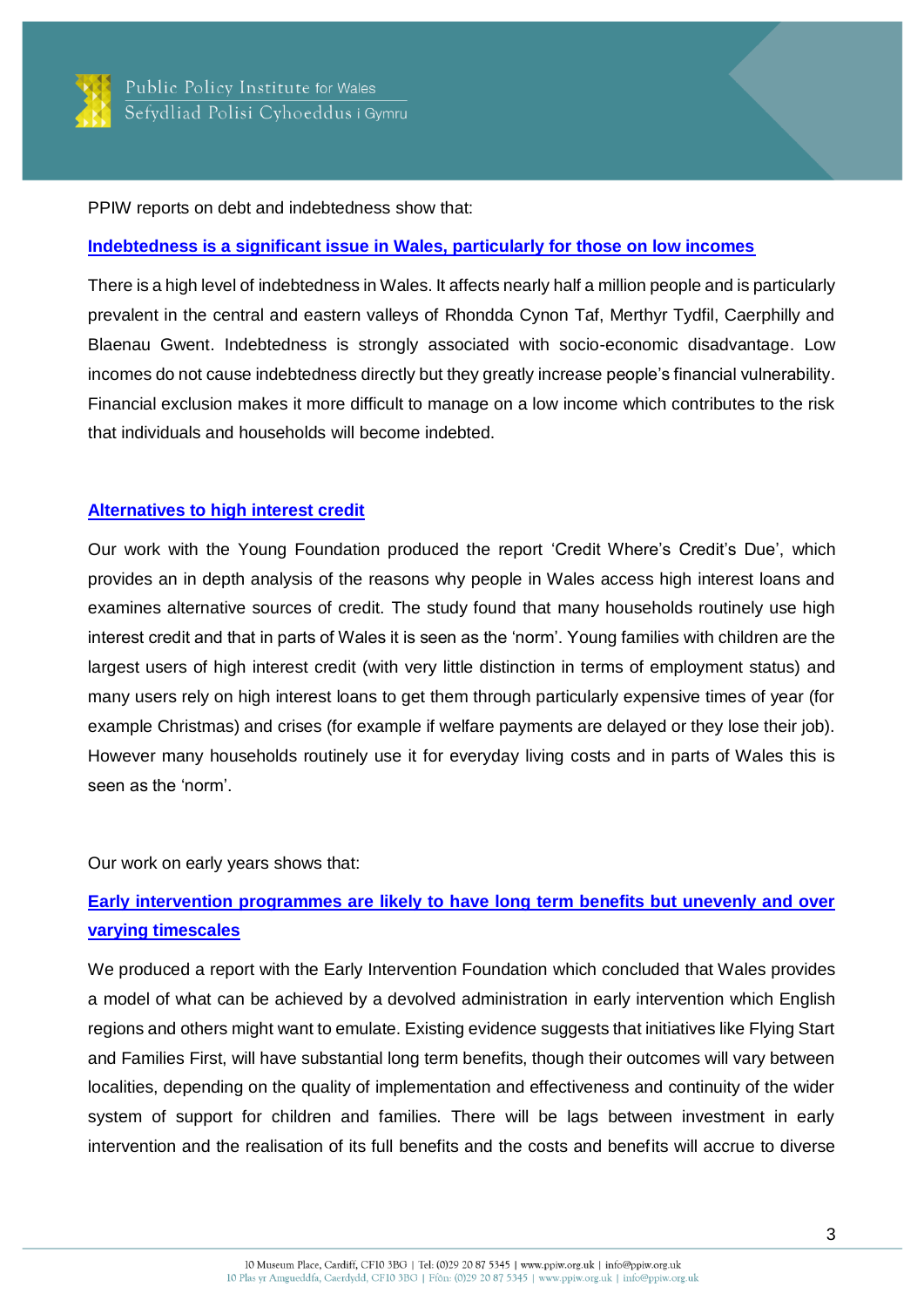

agencies and levels of (national and local) government as well as to society as a whole and families and children themselves. This makes it very difficult to quantify the rate of return.

#### **[There is strong evidence de-escalating interventions for troubled adolescents has benefits](http://ppiw.org.uk/files/2016/05/PPIW-Report-De-escalating-Interventions-for-Troubled-Adolescents.pdf)**

There is widespread support in youth justice, mental health and social services communities for 'deescalation' of interventions in the lives of troubled adolescents. Ian Jones from the PPIW looked at the existing evidence and found that in practice this means avoiding 'labelling', working to address issues at an early stage, improving working across agencies (including through combined risk assessments), and equipping professionals to manage the risks of lower level interventions. Deescalating interventions is not always about doing less – it can mean doing things differently in order to use existing resources in a more timely and effective manner, freeing up specialist resources for those with the greatest needs.



# **[Extending free childcare for three to four year olds is unlikely to affect maternal employment](http://ppiw.org.uk/files/2016/02/Childcare-Policy-Options-for-Wales.pdf)  [rates or reduce poverty](http://ppiw.org.uk/files/2016/02/Childcare-Policy-Options-for-Wales.pdf)**

We worked with Dr Gillian Paull to model the impact of extending free childcare for three to four year olds in Wales to 30 hours on maternal employment and poverty levels, and the likely fiscal impact. We considered two scenarios – extending the offer to all parents and restricting it to parents working more than 16 hours a week. The results suggest neither policy would have a significant impact on maternal employment or poverty and that Welsh Government spending would lead to a reduction in the benefits which families receive (from the childcare element of Universal Credit and Tax Free Childcare), saving the UK Government £20m a year.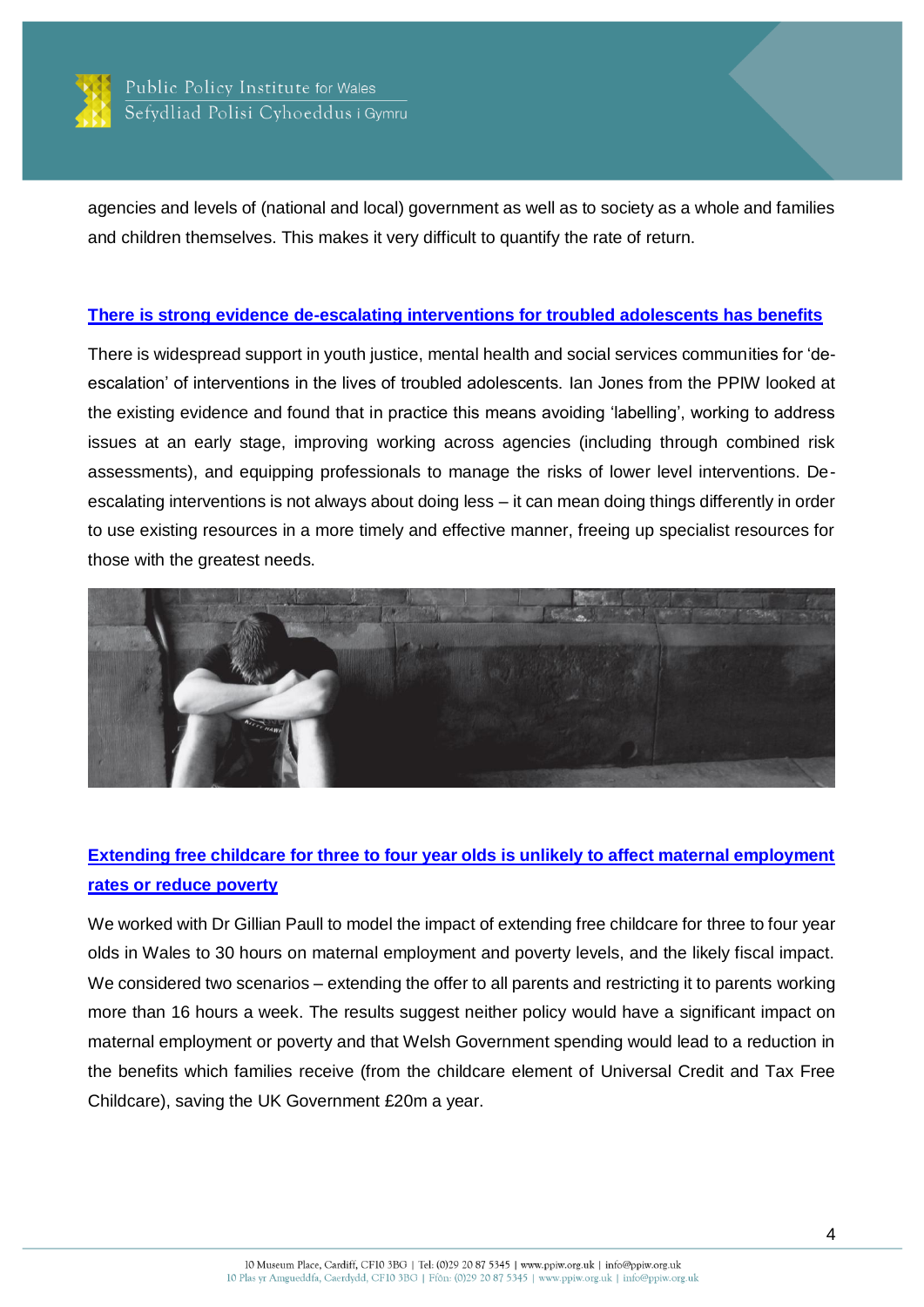

### **[Community use of school facilities has benefits but schools need incentives to engage](http://ppiw.org.uk/files/2016/04/Increasing-the-Use-of-School-Facilities-Report.pdf)**

Professor Alan Dyson and Dr Kirstin Kerr reviewed the international evidence which demonstrates that using school facilities to provide community based services can have a range of positive outcomes. They found that bringing services together in a single site can generate a cumulative 'community school effect', help address child poverty, and help mitigate cuts to council services. Ian Bottrill and Pam Boyd highlighted that Wales already has examples of good practice but most schools have limited capacity to work in community contexts, so the Welsh Government needs to be clear about what it expects of them and put in place structures and incentives to encourage links to the world beyond their gates. Our report recommends the formation of a Task Group to stimulate increased use of school facilities across Wales.

Our work on rural poverty shows that:

## **[There is a lack of evidence about what works in tackling rural poverty](http://ppiw.org.uk/files/2016/06/An-introduction-to-Rural-Poverty.pdf)**

A range of interventions have sought to tackle rural poverty but there is a dearth of evidence about their effectiveness. Many of the studies that have been undertaken are dated and very few initiatives have been subject to rigorous evaluation. To help address this evidence gap, we have undertaken a review of the main causes of rural poverty which highlighted transport and access to services, the rural economy and employment, housing and the rural poverty premium as the four main issues. We found that whilst the causes of poverty are not dramatically different to other areas these four themes exacerbate the problem and make solutions more complex and resource intensive for those living in poverty in rural areas. We are now undertaking a review of interventions targeted on these issues which have been subject to independent evaluation.